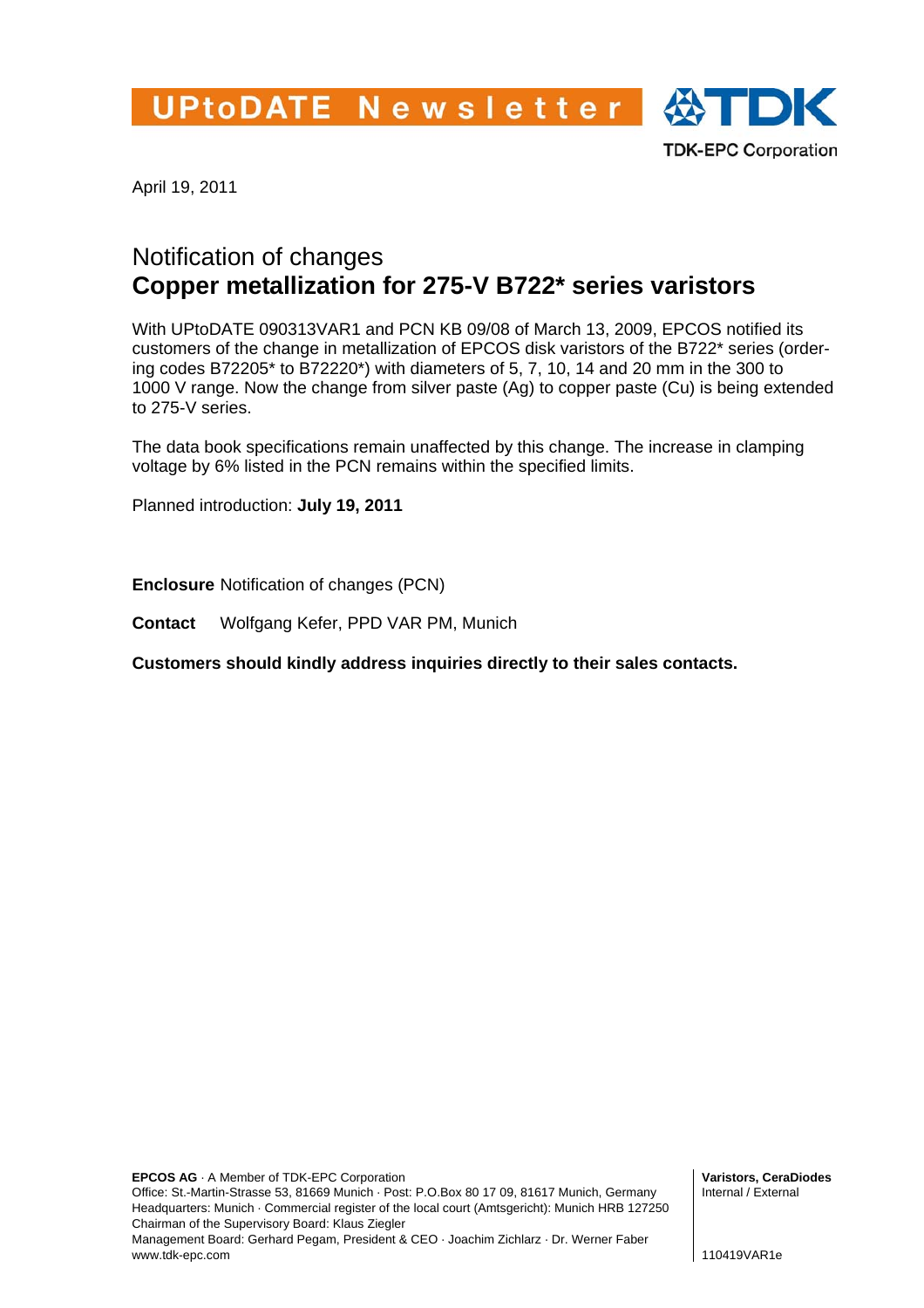

## **Product / Process Change Notification Produkt-/ Prozess-Änderungsmitteilung**

| 1. ID No. / ID-Nr.: PPD 01/T116                                                                                                                                                                                                                                                                                           |                                                                                                                                                          | 2. Date of announcement / Datum der Ankündigung: April 19, 2011 |                                                 |                                             |  |
|---------------------------------------------------------------------------------------------------------------------------------------------------------------------------------------------------------------------------------------------------------------------------------------------------------------------------|----------------------------------------------------------------------------------------------------------------------------------------------------------|-----------------------------------------------------------------|-------------------------------------------------|---------------------------------------------|--|
| 3. Type $/$<br>Produktgruppe:                                                                                                                                                                                                                                                                                             |                                                                                                                                                          | Old ordering code /<br>Alte Bestell-Nr.:                        | New ordering code /<br><b>Neue Bestell-Nr.:</b> | Customer part number /<br>Kundensachnummer: |  |
| Leaded varistors /                                                                                                                                                                                                                                                                                                        | B72205*,                                                                                                                                                 |                                                                 | No change /                                     |                                             |  |
| Scheibenvaristoren                                                                                                                                                                                                                                                                                                        | B72207*,                                                                                                                                                 |                                                                 | Keine Änderung                                  |                                             |  |
| S05, S07, S10, S14,                                                                                                                                                                                                                                                                                                       | B72210*,<br>B72214*,                                                                                                                                     |                                                                 |                                                 |                                             |  |
| S20                                                                                                                                                                                                                                                                                                                       | B72220*,                                                                                                                                                 |                                                                 |                                                 |                                             |  |
|                                                                                                                                                                                                                                                                                                                           | Sx271xxxx                                                                                                                                                |                                                                 |                                                 |                                             |  |
| 4. Description of change / Beschreibung der Änderung:                                                                                                                                                                                                                                                                     |                                                                                                                                                          |                                                                 |                                                 |                                             |  |
| In PCN KB 09/08 of March 13, 2009 EPCOS announced the changeover of the inner electrode<br>metallization of disk varistors $>=$ 300 V types from silver paste (Ag) to copper paste (Cu). In addition, we<br>are now also changing the 275 V types from silver paste (Ag) to copper paste (Cu)./                           |                                                                                                                                                          |                                                                 |                                                 |                                             |  |
| Mit PCN KB 09/08 vom 13.03.2009 hat EPCOS die Umstellung der Metallisierung der Elektroden von<br>Silberpaste (Ag) auf Kupferpaste (Cu) für die Typen >= 300 V angekündigt. Nun werden auch die<br>Varistoren der Nennspannung 275 V von Silberpaste (Ag) auf Kupferpaste (Cu) umgestellt.                                |                                                                                                                                                          |                                                                 |                                                 |                                             |  |
| 5. Effect on the product or for customers (quality, specification, lead time) /                                                                                                                                                                                                                                           |                                                                                                                                                          |                                                                 |                                                 |                                             |  |
| Auswirkung auf das Produkt oder für den Kunden (Qualität, Spezifikation, Lieferzeiten):                                                                                                                                                                                                                                   |                                                                                                                                                          |                                                                 |                                                 |                                             |  |
| This change has no impact on the quality, reliability or lead time of affected products. The change to                                                                                                                                                                                                                    |                                                                                                                                                          |                                                                 |                                                 |                                             |  |
| copper paste results in an increase of up to 6% in clamping voltage values compared to disk varistors with<br>silver paste, all other values remain the same. The disk varistors with copper paste metallization satisfy                                                                                                  |                                                                                                                                                          |                                                                 |                                                 |                                             |  |
| the relevant specifications./                                                                                                                                                                                                                                                                                             |                                                                                                                                                          |                                                                 |                                                 |                                             |  |
| Diese Änderung hat keinen Einfluss auf die Qualität, Zuverlässigkeit, Lötbarkeit und auf die Lieferzeit der<br>betroffenen Produkte. Die Umstellung auf Kupferpaste führt zu einem Anstieg der Klemmenspannung von<br>bis zu 6% gegenüber Scheibenvaristoren mit Silberpaste, alle anderen Werte bleiben unverändert. Die |                                                                                                                                                          |                                                                 |                                                 |                                             |  |
| Scheibenvaristoren mit Kupferpaste erfüllen die Spezifikation.                                                                                                                                                                                                                                                            |                                                                                                                                                          |                                                                 |                                                 |                                             |  |
| 6. Quality assurance measures / Maßnahmen zur Qualitätssicherung:                                                                                                                                                                                                                                                         |                                                                                                                                                          |                                                                 |                                                 |                                             |  |
| EPCOS Zhuhai is certified according to ISO/TS 16949 and ISO 9001. Production release is in<br>conformance with ISO/TS 16949./                                                                                                                                                                                             |                                                                                                                                                          |                                                                 |                                                 |                                             |  |
| EPCOS Zhuhai ist nach ISO/TS 16949 und IS0 9001:2000 zertifiziert. Produktionsfreigabe nach<br><b>ISO/TS 16949.</b>                                                                                                                                                                                                       |                                                                                                                                                          |                                                                 |                                                 |                                             |  |
| 7. Scheduled date of introduction / Geplante Einführung: July 19, 2011                                                                                                                                                                                                                                                    |                                                                                                                                                          |                                                                 |                                                 |                                             |  |
| 8. Customer feedback / Rückmeldung vom Kunden:                                                                                                                                                                                                                                                                            |                                                                                                                                                          |                                                                 |                                                 |                                             |  |
| If EPCOS does not receive notification to the contrary within a period of 10 weeks, EPCOS assumes that                                                                                                                                                                                                                    |                                                                                                                                                          |                                                                 |                                                 |                                             |  |
| the customer agrees to the change. For an interim period we cannot rule out that old as well as new<br>products will be shipped.                                                                                                                                                                                          |                                                                                                                                                          |                                                                 |                                                 |                                             |  |
|                                                                                                                                                                                                                                                                                                                           | Falls EPCOS innerhalb von 10 Wochen keine gegenteilige Mitteilung erhält, geht EPCOS davon aus, dass                                                     |                                                                 |                                                 |                                             |  |
|                                                                                                                                                                                                                                                                                                                           | die geplante Änderung vom Kunden akzeptiert ist. Innerhalb einer Übergangszeit kann es vorkommen,<br>dass sowohl alte wie auch neue Ware geliefert wird. |                                                                 |                                                 |                                             |  |
| <b>Quality Management:</b>                                                                                                                                                                                                                                                                                                |                                                                                                                                                          |                                                                 | Signature                                       |                                             |  |
| Name: Dr. Pint                                                                                                                                                                                                                                                                                                            |                                                                                                                                                          |                                                                 | sgd. Dr. Pint                                   |                                             |  |